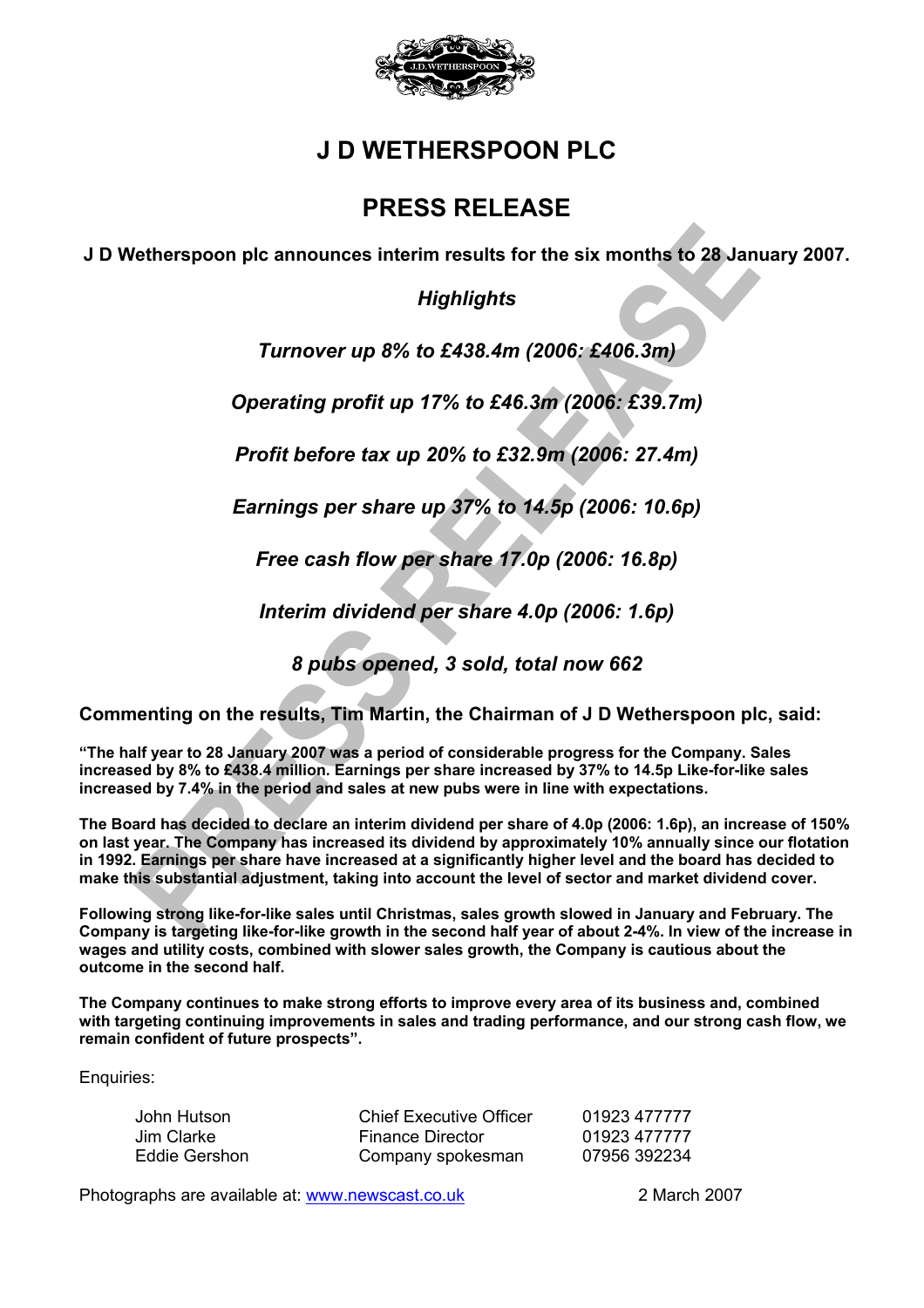

## **Chairman's Statement**

**The half year to 28 January 2007 was a period of considerable progress for the Company. Sales increased by 8% to £438.4 million (2006: £406.3 million). Operating profit increased by 17% to £46.3 million (2006: £39.7 million) and profit before tax by 20% to £32.9 million (2006: £27.4 million). Earnings per share increased by 37% to 14.5p (2006: 10.6p), a faster rate than profit due to our share buyback programme.** 

Like-for-like sales increased by 7.4% in the period and sales at new pubs were in line with expectations. The operating margin before property transactions, interest and tax increased to 10.5% (2006: 9.8%), with higher sales leading to improvements in this area. Net interest was covered 3.5 times (2006: 3.2 times) by operating profit. Total capital investment was £33.2 million.

Free cash flow, after capital investment of £10.5 million in existing pubs, £1.1 million in respect of share purchases under the Company's Share Incentive Plan and payments of tax and interest, declined to £25.6 million (2006: £28.6 million). This decline was due to higher operating profits off-set by higher expenditure on existing pubs, a higher tax charge, timing differences in respect of payments to trade creditors, resulting from the period ending later in the month than in the previous year and planned increases in inventory. This resulted in free cash flow per share of 17.0p (2006: 16.8p) before investment in new pubs, proceeds from pub disposals and dividend payments. In the period under review, all our new pub capital expenditure was financed from free cash flow. In addition we purchased 7.8 million of our own shares for cancellation at a cost of £40.8 million, with a cash outflow of £37.3 million in the period.

## **Dividend**

The Board has decided to declare an interim dividend per share of 4.0p (2006: 1.6p), an increase of 150% on last year, payable on 25 May 2007 to shareholders on the register at 27 April 2007. The Company has increased its dividend by approximately 10% annually since our flotation in 1992. Earnings per share have increased at a significantly higher level and the board has decided to make this substantial adjustment, taking into account the level of sector and market dividend cover.

## **Property**

The first half saw the opening of 8 new pubs with a full year target of approximately 20. We also completed the disposal of 3 pubs, which had previously been identified for sale, to end the half year with 662 pubs. As previously indicated, the rate of new pub openings is expected to increase to around 30 per annum from the new financial year.

## **Financing**

As at 28 January 2007, the Company's total net borrowings were £385.8 million (30 July 2006: £355.6 million) and total facilities were £472.2 million.

### **Profit and Share Schemes**

For many years, the Company has paid a high percentage of its profits through bonuses and share incentives to all levels of employees. In the period under review, the company paid bonuses of £9.0 million to employees, 90% of which was paid to people working in our pubs. In addition, we purchased £1.1 million worth of Wetherspoon shares under the SIP Scheme; taking into account previous purchases made, this results in a total pool of shares held on behalf of employees worth £23 million. Pubs depend, above all, on high levels of service, and these profit and share schemes help us to achieve the highest level of average sales of any substantial pub company.

### **Marketing and Product Range**

The Company continues to extend the scope and range of its products and services. Average sales per pub have expanded from approximately £500,000 per annum at the time of our flotation to an annualised rate of approximately £1.36 million per annum in the current year. During this time food sales have increased from about £500 per week to about £6,700 per week at the current time.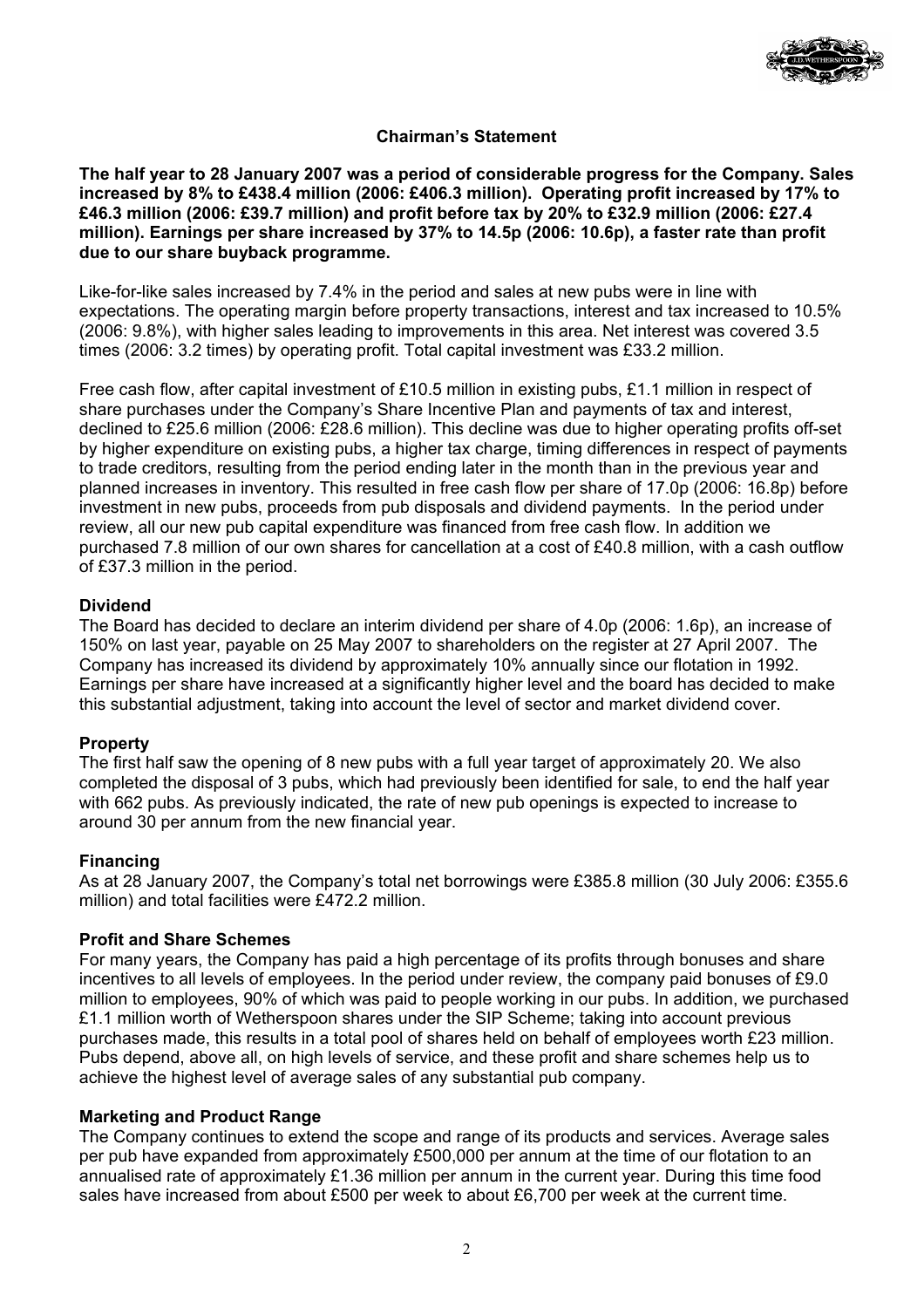

Including drinks sales which accompany a meal, approximately 50% of our overall sales now relate to food. In addition, in the last couple of years, we have sought to increase coffee sales and are currently selling approximately 450,000 coffees per week. We have also extended our opening hours and are offering breakfasts and sell approximately 230,000 of these per week.

As regards our drinks offers, we are currently placing a strong emphasis on traditional ale sales and sell approximately 33 million pints of real ale per annum. Ale volumes are currently growing by around 5%. We have also introduced a number of products rarely available in British pubs including our top selling cider Kopparberg, the number one Swedish cider; Wetherspoon sells more Kopparberg than anyone in the world, including Sweden. Our fastest growing bottled beer range comes from Poland and we have also introduced a range of guest lagers on draught from around the world. This selection of bar products, combined with our substantial investment in new technology for keeping beer at the required temperature throughout the year, will help us to gain a commercial advantage in the future.

## **Non-Smoking**

The Company now operates 61 non-smoking pubs outside Scotland, which have either been converted from 'smoking pubs' or have opened in the last couple of years as non-smoking pubs. The converted pubs showed substantial declines in sales and profits in the year following their conversion, but have shown encouraging like-for-like sales and profits growth, above the Company average, in the period under review. Scottish pubs, in which smoking was banned by legislation in March 2006, have performed at a better level than expected, with like-for-like sales increasing by 5% in the period under review, and with profits at the same level as the previous year.

## **Current trading and prospects**

Following strong like-for-like sales until Christmas, sales growth slowed in January and February. The Company is targeting like-for-like growth in the second half year of about 2-4%. In view of the increase in wages and utility costs, combined with slower sales growth, the Company is cautious about the outcome in the second half.

The Company is also investing in existing pubs at a higher level than in the corresponding period, particularly relating to preparations for the smoking ban. This includes considerable upgrades to our kitchens and the installation of new beer cellar technology referred to above which will enable us to achieve consistently lower temperatures than our competitors for ciders, lagers and wine.

The Company continues to make strong efforts to improve every area of its business and, combined with targeting continuing improvements in sales and trading performance, and our strong cash flow, we remain confident of future prospects.

**Tim Martin Chairman**  2 March 2007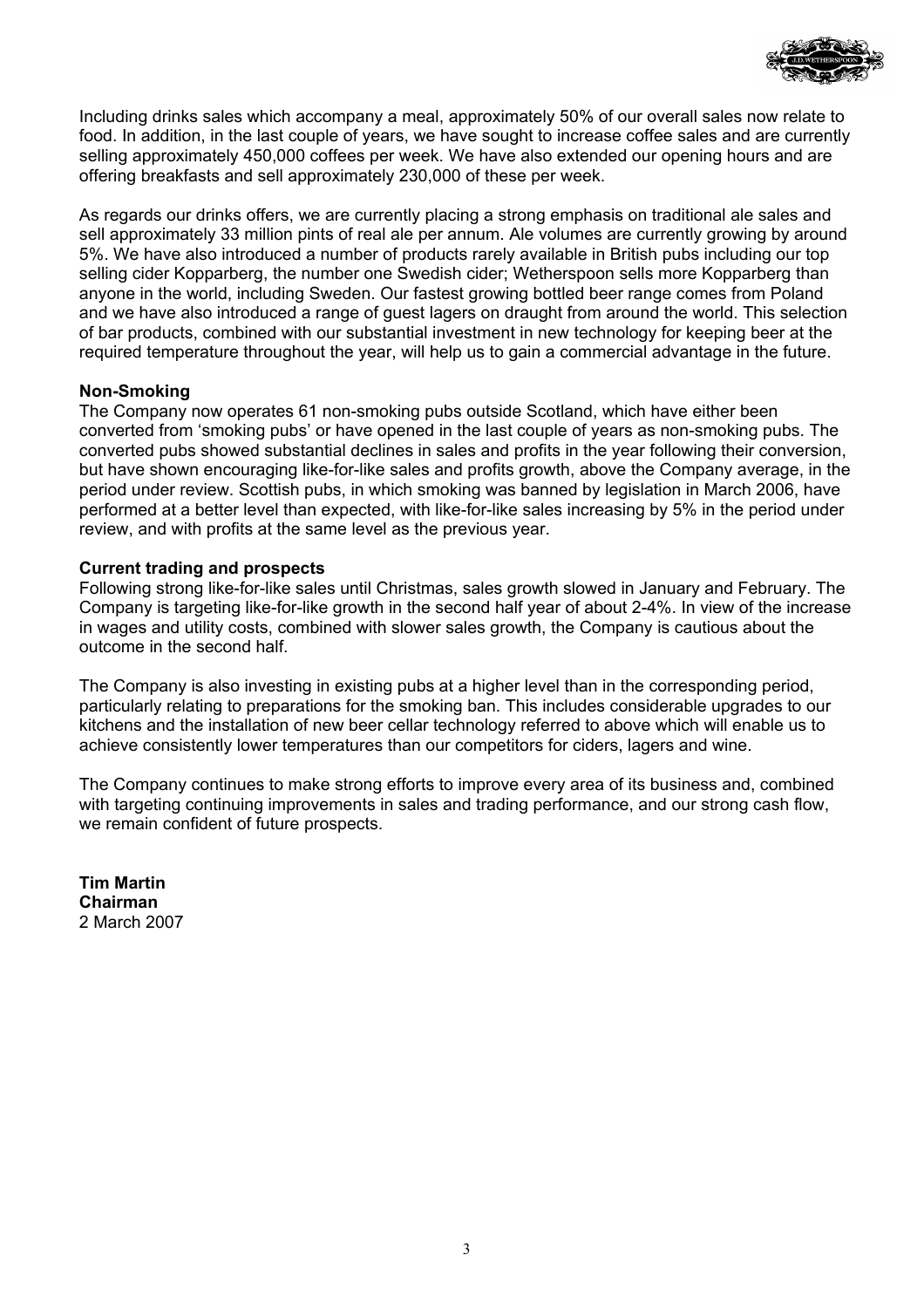

# **Income statement** for the 26 weeks ended 28 January 2007

|                                                        | <b>Notes</b> |                  | Unaudited |           |
|--------------------------------------------------------|--------------|------------------|-----------|-----------|
|                                                        |              | <b>Unaudited</b> | 26 weeks  | Audited   |
|                                                        |              | 26 weeks         | ended     | 53 weeks  |
|                                                        |              | ended            | 22        | ended     |
|                                                        |              | 28 January       | January   | 30 July   |
|                                                        |              | 2007             | 2006      | 2006      |
|                                                        |              | £000             | £000      | £000      |
|                                                        |              |                  |           |           |
| <b>Revenue</b>                                         | 2            | 438,374          | 406,326   | 847,516   |
| Operating costs                                        |              | (392, 103)       | (366,634) | (763,900) |
| <b>Operating profit</b>                                | 3            | 46,271           | 39,692    | 83,616    |
| Finance income                                         |              | 27               | 28        | 124       |
| Finance costs                                          |              | (13, 425)        | (12, 367) | (25, 352) |
| Profit before tax                                      |              | 32,873           | 27,353    | 58,388    |
| <b>Taxation</b>                                        | 4            | (11, 130)        | (9,281)   | (18, 487) |
|                                                        |              |                  |           |           |
|                                                        |              |                  |           |           |
| Profit for the period                                  |              | 21,743           | 18,072    | 39,901    |
|                                                        |              |                  |           |           |
| Earnings per share (pence)                             |              |                  |           |           |
| Earnings per ordinary share                            | 5            | 14.5             | 10.6      | 24.1      |
| Diluted earnings per share                             | 5            | 14.4             | 10.6      | 24.0      |
|                                                        |              |                  |           |           |
| Ordinary dividends declared in respect of the period   |              |                  |           |           |
| Interim dividend for $2006/07 - 4.0p$ (2005/06 - 1.6p) |              | 5,902            | 2,618     |           |
| Ordinary dividends declared and paid in the period     |              |                  |           |           |
| Final dividend for $2005/06 - 3.1p(2004/05 - 2.82p)$   |              | 4,537            | 4,749     | 4,749     |
| Interim dividend for $2005/06 - 1.6p$                  |              |                  |           | 2,618     |

All activities relate to continuing operations.

# **Statement of recognised income and expense**

|                                        |                  | (Restated) |          |
|----------------------------------------|------------------|------------|----------|
|                                        | <b>Unaudited</b> | Unaudited  | Audited  |
|                                        | 26 weeks         | 26 weeks   | 53 weeks |
|                                        | ended            | ended      | ended    |
|                                        | 28 January       | 22 January | 30 July  |
|                                        | 2007             | 2006       | 2006     |
|                                        | £000             | £000       | £000     |
|                                        |                  |            |          |
| Cash flow hedges: gain taken to equity | 3,657            | 1,649      | 4,871    |
| Tax on items taken directly to equity  | (1,096)          | (495)      | (1, 462) |
| Net gain recognised directly in equity | 2,561            | 1,154      | 3,409    |
| Profit for the period                  | 21,743           | 18,072     | 39,901   |
|                                        |                  |            |          |
| Total recognised income for the period | 24,304           | 19,226     | 43,310   |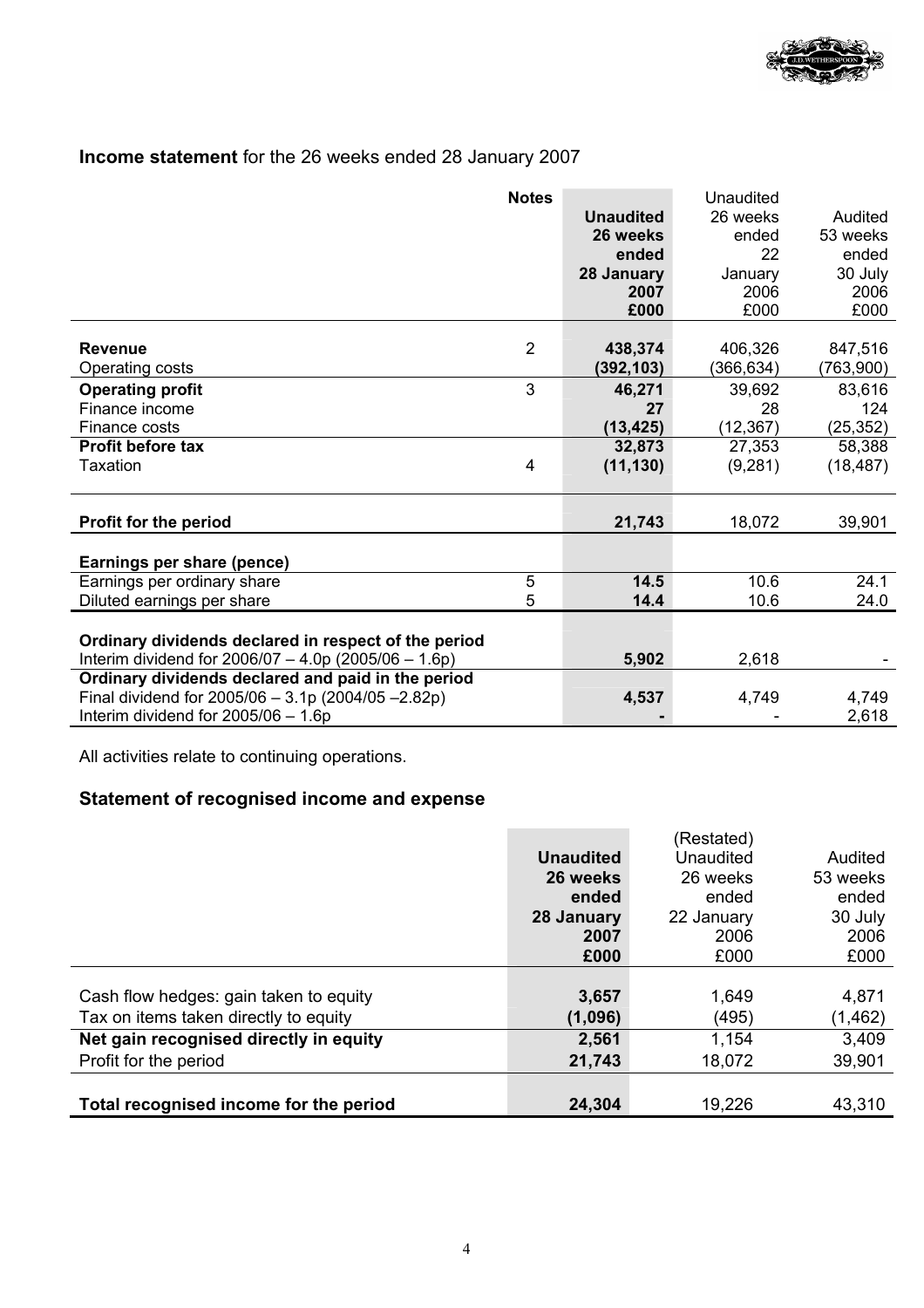

# **Cash flow statement** for the 26 weeks ended 28 January 2007

|                                                   | <b>Notes</b> | <b>Unaudited</b> | <b>Unaudited</b> | Unaudited  | Unaudited  | Audited   | Audited   |
|---------------------------------------------------|--------------|------------------|------------------|------------|------------|-----------|-----------|
|                                                   |              | 26 weeks         | 26 weeks         | 26 weeks   | 26 weeks   | 53 weeks  | 53 weeks  |
|                                                   |              | ended            | ended            | ended      | ended      | ended     | ended     |
|                                                   |              | 28 January       | 28 January       | 22 January | 22 January | 30 July   | 30 July   |
|                                                   |              | 2007             | 2007             | 2006       | 2006       | 2006      | 2006      |
|                                                   |              | £000             | £000             | £000       | £000       | £000      | £000      |
| Cash flows from operating activities              |              |                  |                  |            |            |           |           |
| Cash generated from operations                    | 6            | 60,273           | 60,273           | 60,826     | 60,826     | 133,366   | 133,366   |
| Interest received                                 |              | 27               | 27               | 125        | 125        | 290       | 290       |
| Interest paid                                     |              | (13, 025)        | (13, 025)        | (15, 625)  | (15, 625)  | (23, 441) | (23, 441) |
| Refinancing costs paid                            |              |                  |                  | (1, 367)   | (1, 367)   | (1, 412)  | (1, 412)  |
| Corporation tax paid                              |              | (10, 103)        | (10, 103)        | (6, 850)   | (6, 850)   | (14, 812) | (14, 812) |
| Purchase of own shares for share based            |              | (1,053)          | (1,053)          | (1,765)    | (1,765)    | (3, 469)  | (3, 469)  |
| payments                                          |              |                  |                  |            |            |           |           |
| Net cash inflow from operating activities         |              | 36,119           | 36,119           | 35,344     | 35,344     | 90,522    | 90,522    |
| Cash flows from investing activities              |              |                  |                  |            |            |           |           |
| Purchase of property, plant and equipment and     |              |                  |                  |            |            |           |           |
| intangible assets for existing pubs               |              | (10, 548)        | (10, 548)        | (6,695)    | (6,695)    | (20, 810) | (20, 810) |
| Proceeds of sale of property, plant and equipment |              | 3,773            |                  | 2,448      |            | 4,645     |           |
| Investment in new pubs and pub extensions         |              | (22, 686)        |                  | (9,242)    |            | (16, 766) |           |
| Net cash outflow from investing activities        |              | (29, 461)        |                  | (13, 489)  |            | (32, 931) |           |
| Cash flows from financing activities              |              |                  |                  |            |            |           |           |
| Equity dividends paid                             | 8            | (4, 537)         |                  | (4,749)    |            | (7, 367)  |           |
| Issue of ordinary shares                          |              | 4,954            |                  | 1,082      |            | 6,974     |           |
| Purchase of own shares                            |              | (37, 288)        |                  | (24, 042)  |            | (78, 683) |           |
| Advances under bank loans                         |              | 28,106           |                  | 286,786    |            | 304,504   |           |
| Repayments under bank loans                       |              |                  |                  | (280,000)  |            | (280,000) |           |
| Net cash outflow from financing activities        |              | (8, 765)         |                  | (20, 923)  |            | (54, 572) |           |
| Net (decrease)/increase in cash and cash          |              |                  |                  |            |            |           |           |
| equivalents                                       |              | (2, 107)         |                  | 932        |            | 3,019     |           |
|                                                   |              |                  |                  |            |            |           |           |
| Opening cash and cash equivalents                 |              | 21,092           |                  | 18,073     |            | 18,073    |           |
| <b>Closing cash and cash equivalents</b>          |              | 18,985           |                  | 19,005     |            | 21,092    |           |
| Free cash flow                                    |              |                  | 25,571           |            | 28,649     |           | 69,712    |
|                                                   |              |                  |                  |            |            |           |           |
| Free cash flow per ordinary share                 | 5            |                  | 17.0p            |            | 16.8p      |           | 42.1p     |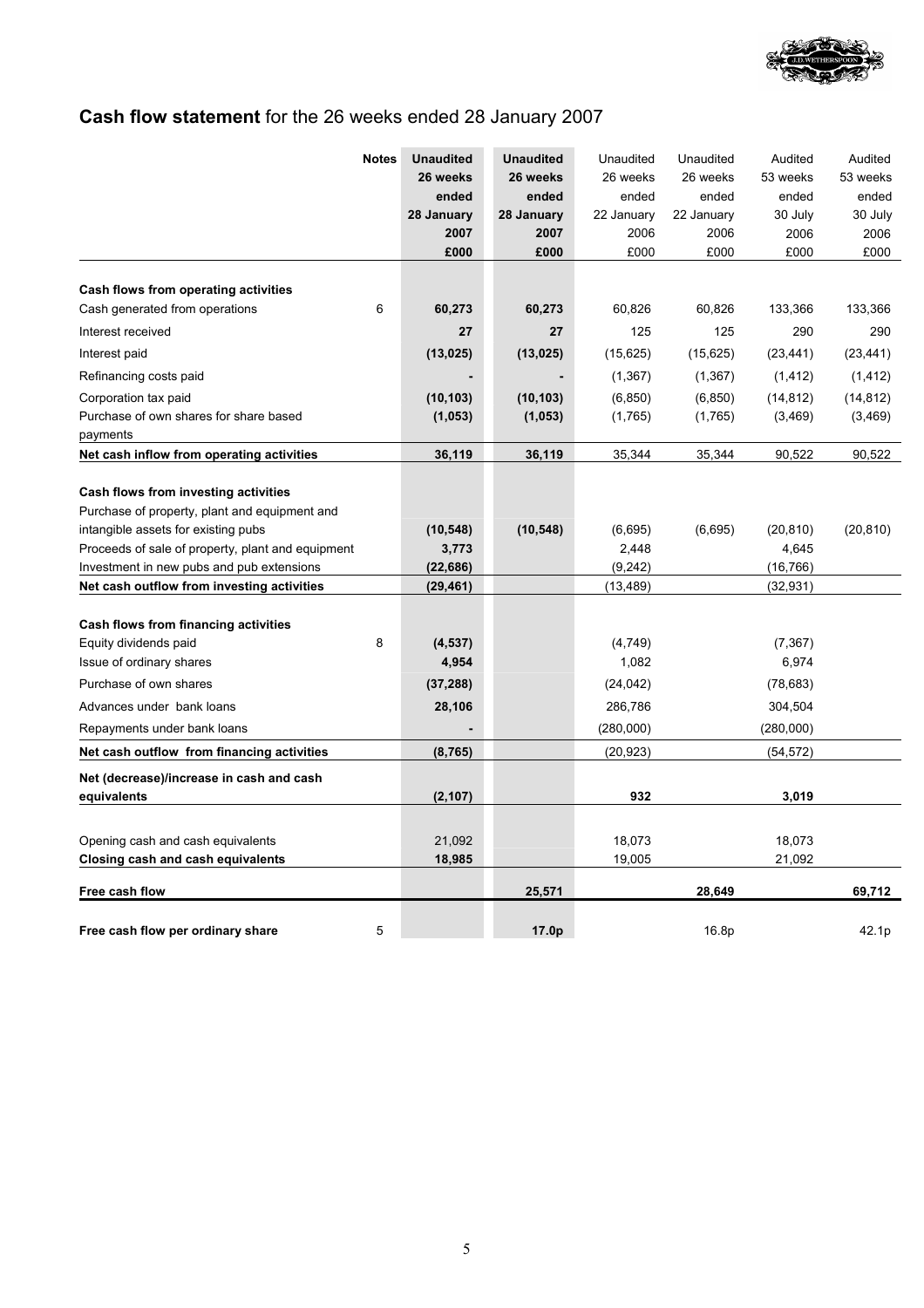

# **Balance sheet** as at 28 January 2007

| <b>Notes</b>                         |                  | (Restated) |            |
|--------------------------------------|------------------|------------|------------|
|                                      | <b>Unaudited</b> | Unaudited  | Audited    |
|                                      | 28 January       | 22 January | 30 July    |
|                                      | 2007             | 2006       | 2006       |
|                                      | £000             | £000       | £000       |
| <b>Assets</b>                        |                  |            |            |
| <b>Non-current assets</b>            |                  |            |            |
| Property, plant and equipment        | 751,868          | 747,535    | 743,826    |
| Intangible assets                    | 2,831            | 2,929      | 2,858      |
| Other non-current assets             | 10,756           | 9,352      | 10,004     |
| <b>Total non-current assets</b>      | 765,455          | 759,816    | 756,688    |
|                                      |                  |            |            |
| <b>Current assets</b>                |                  |            |            |
| Inventories                          | 18,129           | 13,639     | 13,688     |
| Trade and other receivables          | 12,174           | 16,158     | 10,027     |
| Cash and cash equivalents            | 18,985           | 19,005     | 21,092     |
|                                      |                  |            |            |
| <b>Total current assets</b>          | 49,288           | 48,802     | 44,807     |
| <b>Assets held for sale</b>          | 923              |            | 2,431      |
|                                      |                  |            |            |
| <b>Total assets</b>                  | 815,666          | 808,618    | 803,926    |
|                                      |                  |            |            |
| <b>Liabilities</b>                   |                  |            |            |
| <b>Current liabilities</b>           |                  |            |            |
| Trade and other payables             | (118, 234)       | (110, 106) | (118, 130) |
| Current income tax liabilities       | (10, 679)        | (9,079)    | (10, 809)  |
| <b>Total current liabilities</b>     | (128, 913)       | (119, 185) | (128,939)  |
|                                      |                  |            |            |
| <b>Non-current liabilities</b>       |                  |            |            |
| <b>Financial liabilities</b>         | (392, 720)       | (357, 914) | (368, 717) |
| Derivative financial instruments     | (15,603)         | (11, 464)  | (15, 156)  |
| Deferred tax liabilities             | (85, 970)        | (84, 445)  | (82,958)   |
| Provisions and other liabilities     | (6,620)          | (6, 718)   | (6, 581)   |
|                                      |                  |            |            |
| <b>Total non-current liabilities</b> | (500, 913)       | (460, 541) | (473, 412) |
|                                      |                  |            |            |
|                                      |                  |            |            |
| <b>Net assets</b>                    | 185,840          | 228,892    | 201,575    |
|                                      |                  |            |            |
| <b>Shareholders' equity</b>          |                  |            |            |
| Ordinary shares                      | 2,951            | 3,312      | 3,076      |
| Share premium account                | 140,455          | 129,679    | 135,532    |
| Capital redemption reserve           | 1,461            | 1,030      | 1,305      |
| Retained earnings                    | 40,973           | 94,871     | 61,662     |
| Total shareholders' equity<br>9      | 185,840          | 228,892    | 201,575    |
|                                      |                  |            |            |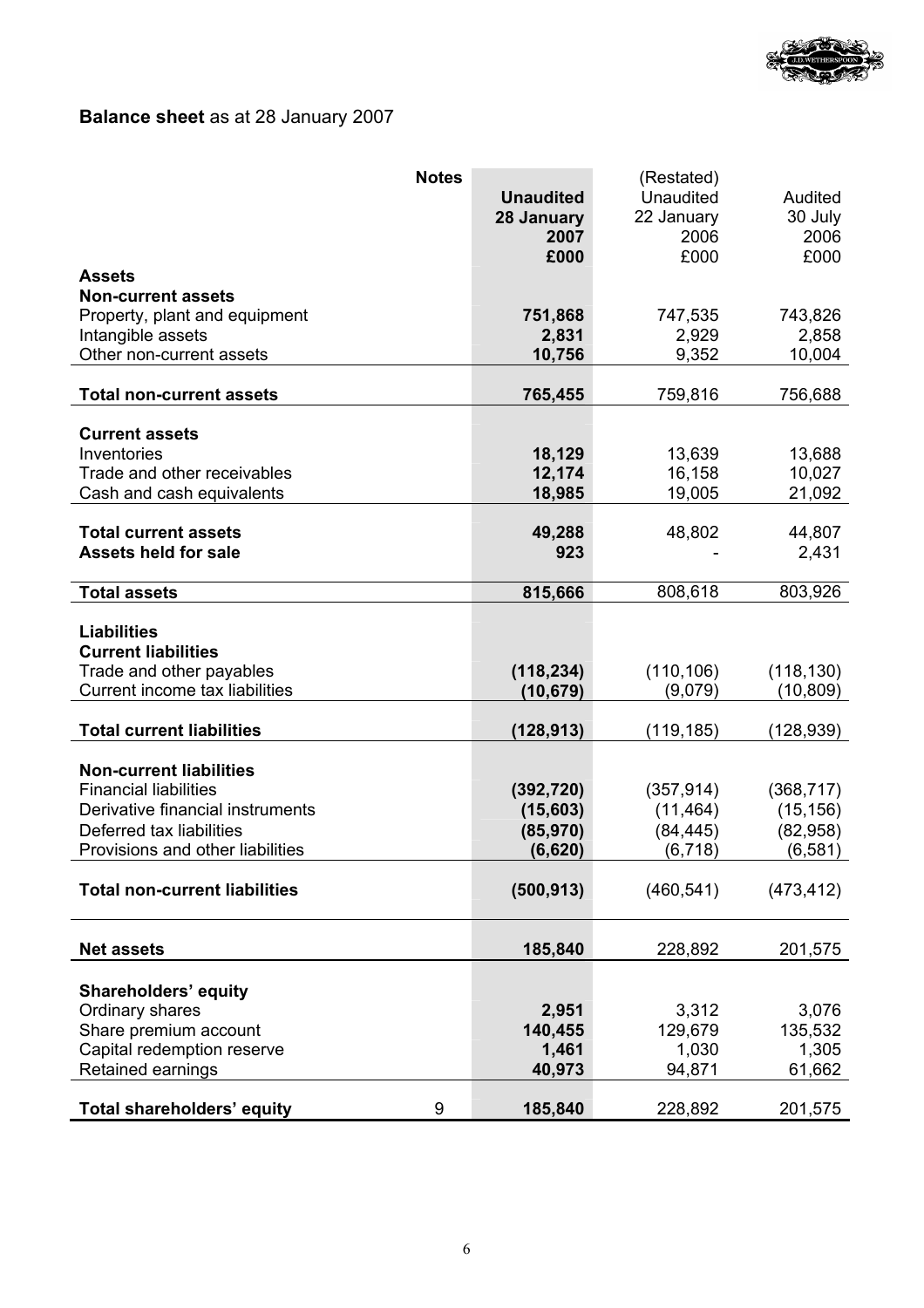

### **Notes**

## **1 Interim statement**

### **Basis of preparation**

This interim statement of JD Wetherspoon plc (the 'Company'), which is abridged and unaudited, has been prepared in accordance with International Financial Reporting Standards expected to apply at 29 July 2007 and which were applied at 30 July 2006.

As permitted this interim report has been prepared in accordance with UK listing rules and not in accordance with IAS 34 'Interim Financial Reporting'.

Certain balances in the comparative income statement have been reclassified to reflect the correct accounting treatment of fair value hedges in line with the requirements of IAS 39.

The financial information for the year ended 30 July 2006 is extracted from the statutory accounts of the Company for that year and does not constitute statutory accounts as defined in Section 240 of the Companies Act 1985. These published accounts were reported on by the auditors without qualification or restatement under Sections 237(2) or (3) of the Companies Act 1985 and have been delivered to the Registrar of Companies.

The interim accounts for the six months ended 28 January 2007 and the comparatives to 22 January 2006 are unaudited but have been reviewed by the auditors. A copy of the review report is included at the end of this report.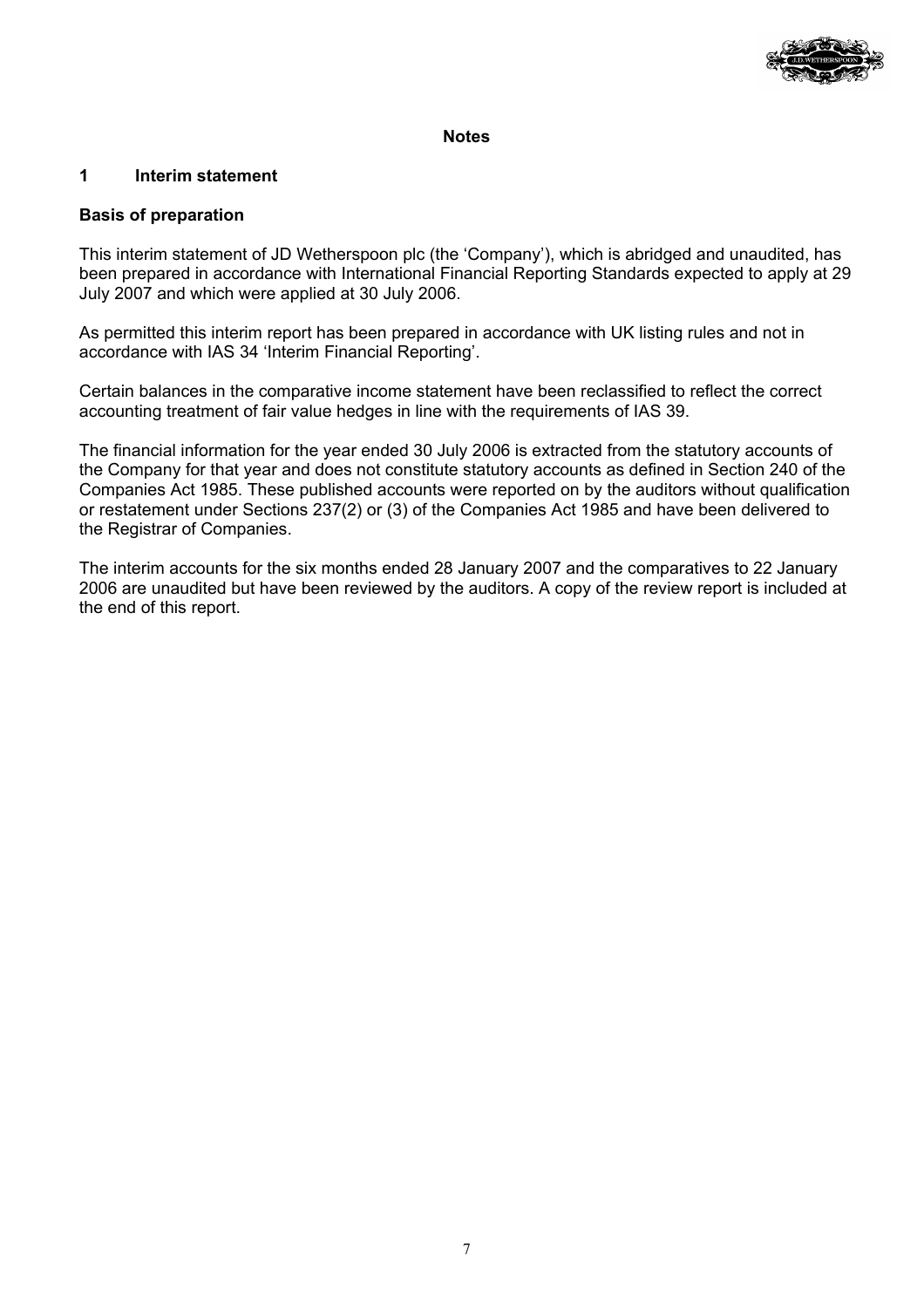

## **2 Revenue**

| Revenue disclosed in the income statement is analysed as<br>follows: | <b>Unaudited</b><br>26 weeks | Unaudited<br>26 weeks | Audited 53<br>weeks |
|----------------------------------------------------------------------|------------------------------|-----------------------|---------------------|
|                                                                      | ended                        | ended                 | ended               |
|                                                                      | 28 January                   | 22 January            | 30 July             |
|                                                                      | 2007                         | 2006                  | 2006                |
|                                                                      | £000                         | £000                  | £000                |
|                                                                      |                              |                       |                     |
| Sales of goods and services                                          | 438,374                      | 406,326               | 847,516             |

The company trades in one business segment, (that of public houses) and one geographical segment, being the United Kingdom.

## **3 Operating profit**

| This is stated after charging/crediting:      | <b>Unaudited</b><br>26 weeks<br>ended<br>28 January<br>2007<br>£000 | Unaudited<br>26 weeks<br>ended<br>22 January<br>2006<br>£000 | Audited<br>53 weeks<br>ended<br>30 July<br>2006<br>£000 |
|-----------------------------------------------|---------------------------------------------------------------------|--------------------------------------------------------------|---------------------------------------------------------|
| Operating lease payments:                     |                                                                     |                                                              |                                                         |
| - property rents                              | 26,242                                                              | 25,597                                                       | 52,808                                                  |
| - equipment and vehicles                      | 89                                                                  | 102                                                          | 195                                                     |
| Repairs and maintenance                       | 15,445                                                              | 14,855                                                       | 32,948                                                  |
| Rent receivable                               | (169)                                                               | (311)                                                        | (545)                                                   |
| Depreciation of property, plant and equipment |                                                                     | 20,501                                                       | 42,127                                                  |
|                                               | 21,127                                                              |                                                              |                                                         |
| Amortisation of intangible assets             | 543                                                                 | 540                                                          | 1,079                                                   |
| Amortisation of non-current assets            | 250                                                                 | 95                                                           | 187                                                     |
| Share based-payments charge                   | 1,352                                                               | 811                                                          | 2,480                                                   |
| Profit on disposal of trading properties      | 829                                                                 |                                                              |                                                         |
| Impairment of fixed assets                    | (618)                                                               |                                                              |                                                         |

## **4 Taxation**

The taxation charge for the six months ended 28 January 2007 is calculated by applying an estimate of the effective tax rate of 33.9% for the year ending 29 July 2007 (2006: 31.7%). The UK standard rate of corporation tax is 30% (2006: 30%), and the latest estimate of the current tax payable on profits for the financial year ending 29 July 2007 is 30% (2006: 31%).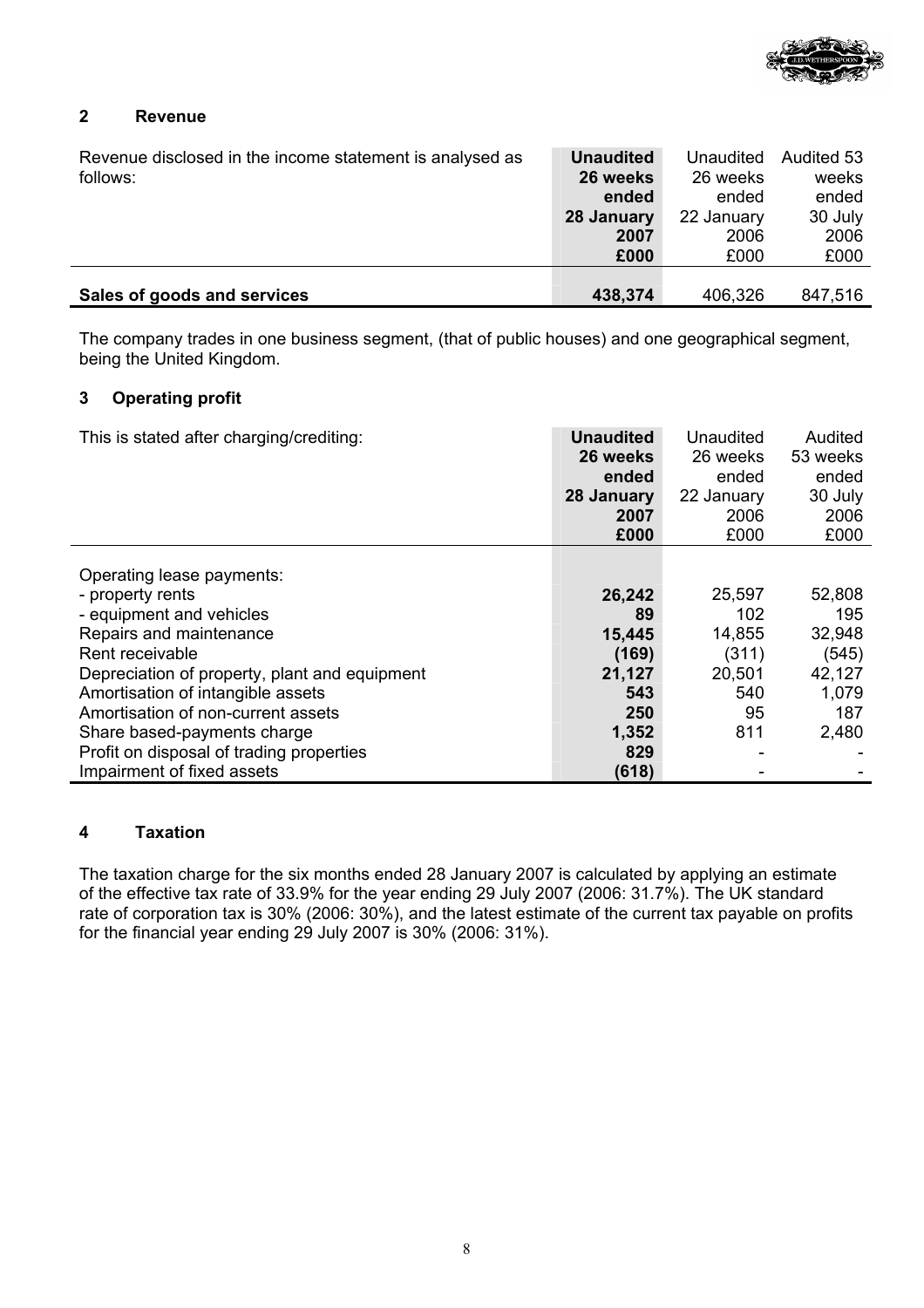

|                                    | <b>Unaudited</b> | Unaudited  | Audited  |
|------------------------------------|------------------|------------|----------|
|                                    | 26 weeks         | 26 weeks   | 53 weeks |
|                                    | ended            | ended      | ended    |
|                                    | 28 January       | 22 January | 30 July  |
|                                    | 2007             | 2006       | 2006     |
|                                    | £000             | £000       | £000     |
|                                    |                  |            |          |
| Current tax                        | 9,973            | 8,373      | 18,065   |
| Deferred tax                       | 1,157            | 908        | 422      |
|                                    |                  |            |          |
| Tax charge in the income statement | 11,130           | 9,281      | 18,487   |

### **5 Earnings and cash flow per share**

Basic earnings per share has been calculated by dividing the profit attributable to equity holders of £21,743,000 (January 2006: £18,072,000; July 2006: £39,901,000) by the weighted average number of shares in issue during the year of 149,989,023 (January 2006: 170,220,787; July 2006: 165,694,582).

Diluted earnings per share has been calculated on a similar basis, taking account of 915,222 (January 2006: 316,553; July 2006: 545,980) dilutive potential shares under option, giving a weighted average number of ordinary shares adjusted for the effect of dilution of 150,904,245 (January 2006: 170,537,340; July 2006: 166,240,832).

## **Earnings per share**

|                              | <b>Unaudited</b><br>26 weeks<br>ended<br>28 January<br>2007 | Unaudited<br>26 weeks<br>ended<br>22 January<br>2006 | Audited<br>53 weeks<br>ended<br>30 July<br>2006 |
|------------------------------|-------------------------------------------------------------|------------------------------------------------------|-------------------------------------------------|
| Profit for the period (£000) | 21,743                                                      | 18,072                                               | 39,901                                          |
| Basic earnings per shares    | 14.5p                                                       | 10.6p                                                | 24.1p                                           |
| Diluted earnings per share   | 14.4p                                                       | 10.6p                                                | 24.0p                                           |

### **Cash flow per share**

The calculation of free cash flow per share is based on the net cash generated by business activities and available for investment in new pub developments and extensions to existing pubs, after funding interest, tax, all other reinvestment in pubs open at the start of the period and the purchase of own shares under the employee Share Incentive Plan ('free cash flow'). It is calculated before taking account of proceeds from property disposals and inflows of financing from outside sources, dividend payments and is based on the same number of shares in issue as that for the calculation of basic earnings per share.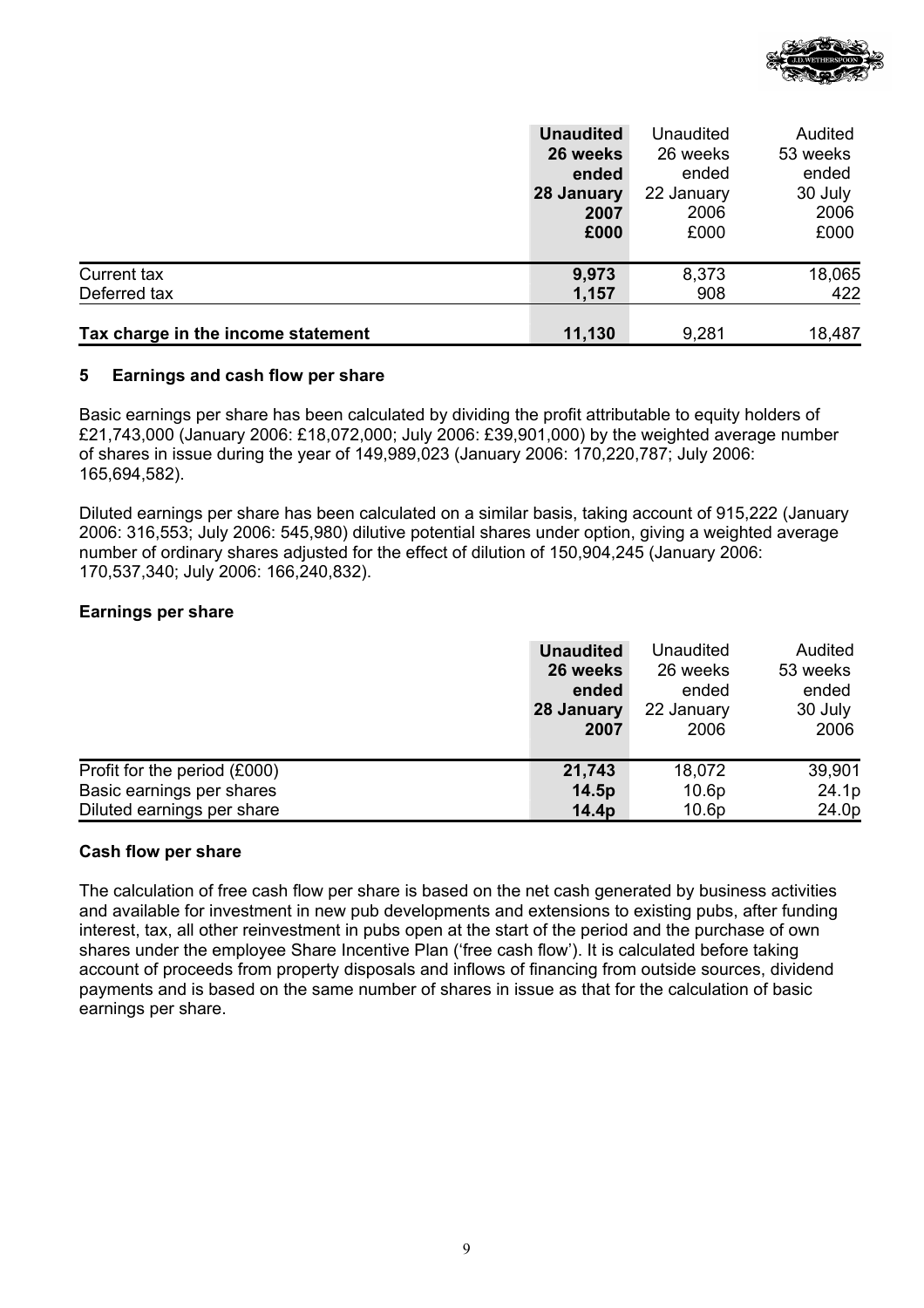

# **6 Cash generated from operations**

|                                               | <b>Unaudited</b><br>26 weeks<br>ended | Unaudited<br>26 weeks<br>ended | Audited<br>53 weeks<br>ended |
|-----------------------------------------------|---------------------------------------|--------------------------------|------------------------------|
|                                               | 28 January                            | 22 January                     | 30 July                      |
|                                               | 2007                                  | 2006                           | 2006                         |
|                                               | £000                                  | £000                           | £000                         |
|                                               |                                       |                                |                              |
| Profit attributable to shareholders           | 21,743                                | 18,072                         | 39,901                       |
| Adjusted for:                                 |                                       |                                |                              |
| Tax                                           | 11,130                                | 9,281                          | 18,487                       |
| Amortisation of intangible assets             | 543                                   | 540                            | 1,079                        |
| Depreciation of property, plant and equipment | 21,127                                | 20,501                         | 42,127                       |
| Lease premium amortisation                    | 250                                   | 95                             | 187                          |
| Impairment of fixed assets                    | 618                                   |                                |                              |
| Profit on disposal of trading properties      | (829)                                 |                                |                              |
| Share-based payments charge                   | 1,352                                 | 811                            | 2,480                        |
| Interest income                               | (27)                                  | (28)                           | (124)                        |
| Interest expense                              | 13,283                                | 12,367                         | 25,176                       |
| Amortisation of bank loan issue costs         | 142                                   |                                | 176                          |
|                                               | 69,332                                | 61,639                         | 129,489                      |
| Change in inventories                         | (4, 441)                              | (862)                          | (911)                        |
| Change in receivables                         | (2, 149)                              | (1,536)                        | 2,003                        |
| Change in payables                            | (2, 469)                              | 1,585                          | 2,785                        |
|                                               |                                       |                                |                              |
| Net cash inflow from operating activities     | 60,273                                | 60,826                         | 133,366                      |

# **7 Analysis of changes in net debt**

|                                                    | 30 July<br>2006 | Cash<br>flows | Non-cash<br>movement | 28 January<br>2007 |
|----------------------------------------------------|-----------------|---------------|----------------------|--------------------|
|                                                    | £000            | £000          | £000                 | £000               |
| Cash in bank and in hand                           | 21,092          | (2, 107)      |                      | 18,985             |
| Debt due after one year                            | (368,717)       | (24,003)      |                      | (392, 720)         |
| Derivative financial instrument - fair value hedge | (8,005)         |               | (4,104)              | (12, 109)          |
| Net borrowings                                     | (355, 630)      | (26, 110)     | (4, 104)             | (385, 844)         |
| Derivative financial instrument – cash flow hedge  | (7, 151)        |               | 3,657                | (3, 494)           |
| Net debt                                           | (362,781)       | (26,110)      | (447)                | (389,338)          |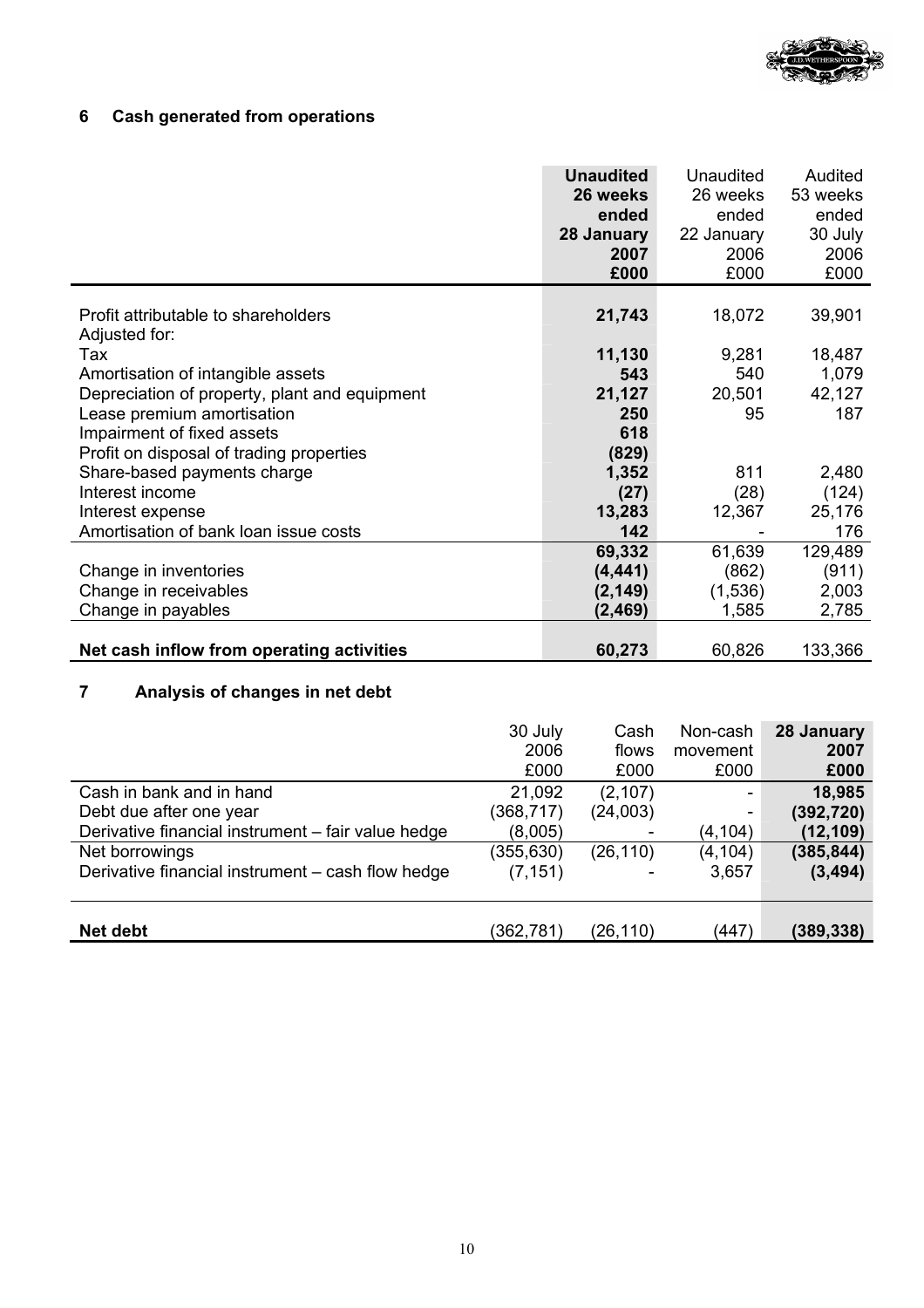

## **8 Dividends paid and proposed**

|                                                       | <b>Unaudited</b> | Unaudited        | Audited          |
|-------------------------------------------------------|------------------|------------------|------------------|
|                                                       | 26 weeks         | 26 weeks         | 53 weeks         |
|                                                       | ended            | ended            | ended            |
|                                                       | 28 January       | 22 January       | 30 July          |
|                                                       | 2007             | 2006             | 2006             |
|                                                       | £000             | £000             | £000             |
| Declared and paid in the period                       |                  |                  |                  |
| Final dividend for $2005/06 - 3.1p(2004/05 - 2.82p)$  | 4,537            | 4,749            | 4,749            |
| Interim dividend for $2005/06 - 1.6p$                 |                  |                  | 2,618            |
|                                                       |                  |                  |                  |
| Dividends paid                                        | 4,537            | 4,749            | 7,367            |
| Dividends per share declared in respect of the period |                  |                  |                  |
| Final dividend                                        |                  |                  | 3.1 <sub>p</sub> |
| Interim dividend                                      | 4.0 <sub>p</sub> | 1.6 <sub>p</sub> | 1.6p             |
|                                                       |                  |                  |                  |
|                                                       | 4.0 <sub>p</sub> | 1.6p             | 4.7p             |

On 25 May 2007 the Company will pay an interim dividend of 4.0 pence per share, for the half year ended 28 January 2007 to shareholders on the register at the close of business on 27 April 2007.

## **9. Statement of changes in shareholders' equity**

|                                                                                                                                                                                                                                                                                        | <b>Unaudited</b><br>28 January<br>2007<br>£000                                              | Unaudited<br>22 January<br>2006<br>£000                                                | Audited<br>30 July<br>2006<br>£000                                                            |
|----------------------------------------------------------------------------------------------------------------------------------------------------------------------------------------------------------------------------------------------------------------------------------------|---------------------------------------------------------------------------------------------|----------------------------------------------------------------------------------------|-----------------------------------------------------------------------------------------------|
| At beginning of period as previously reported                                                                                                                                                                                                                                          | 201,575                                                                                     | 246,745                                                                                | 246,745                                                                                       |
| Effect of adopting IAS 32 and IAS 39                                                                                                                                                                                                                                                   |                                                                                             | (8,415)                                                                                | (8, 415)                                                                                      |
| At beginning of period (restated)<br>Exercise of options<br>Re-purchase of shares<br>Share based payments charge<br>Purchase of shares held in trust<br>Profit for the period<br>Cash flow hedges: profit taken to equity<br>Tax on items taken directly to equity<br><b>Dividends</b> | 201,575<br>4,954<br>(40, 755)<br>1,352<br>(1,053)<br>21,743<br>3,657<br>(1,096)<br>(4, 537) | 238,330<br>1,082<br>(24, 042)<br>811<br>(1,766)<br>18,072<br>1,649<br>(495)<br>(4,749) | 238,330<br>6,974<br>(78, 683)<br>2,480<br>(3, 469)<br>39,901<br>4,871<br>(1, 462)<br>(7, 367) |
| <b>Closing shareholders' equity</b>                                                                                                                                                                                                                                                    | 185,840                                                                                     | 228,892                                                                                | 201,575                                                                                       |